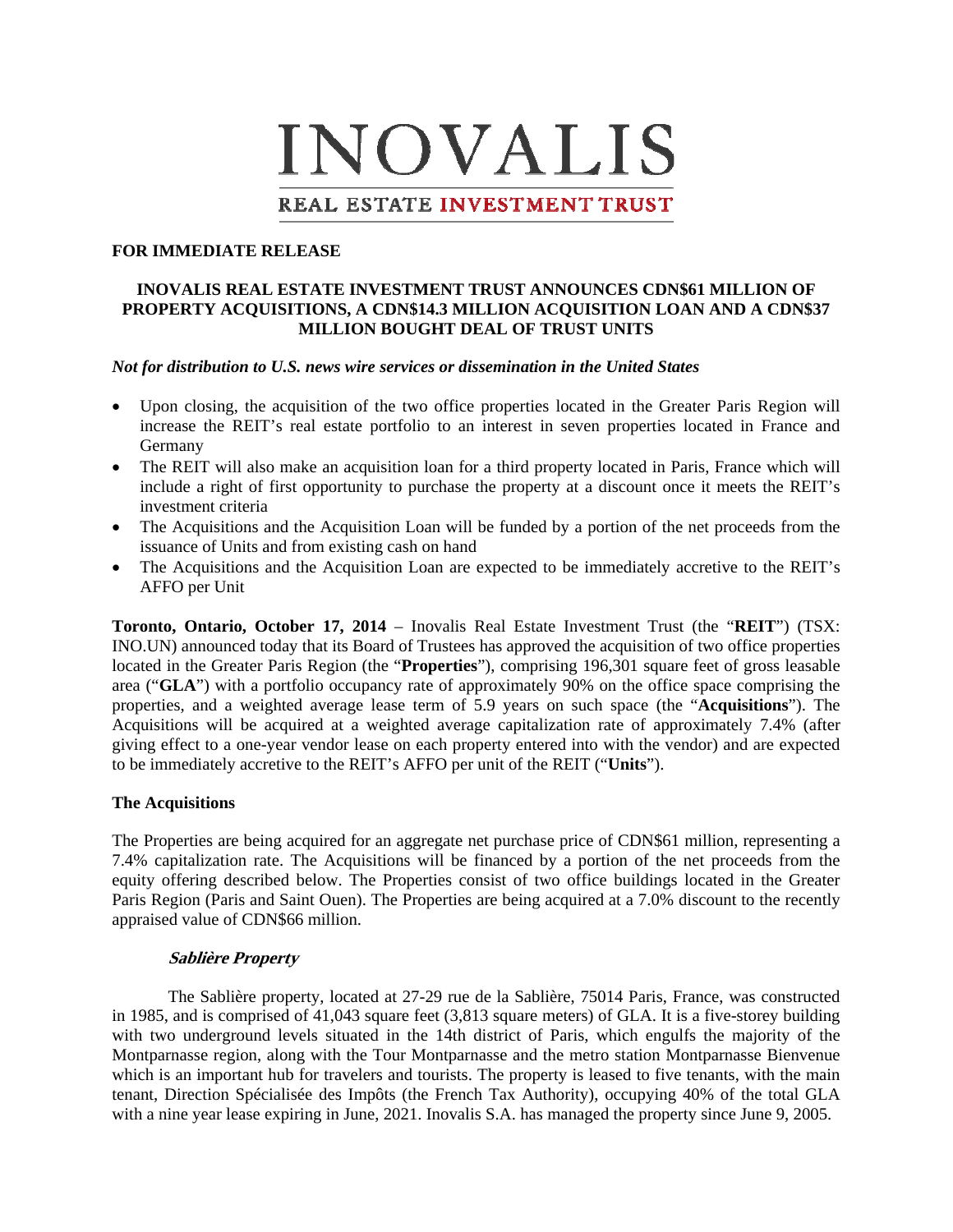### **Baldi Property**

The Baldi property, located at 44/50 Avenue du Capitaine Glarner, 93400 Saint-Ouen, France, was constructed in 1990, and is comprised of 155,258 square feet (14,424 square meters) of GLA of which 61% is office space and 39% is mixed use area. The four buildings are situated 300 meters from the Paris ring road. The property is leased to seven tenants, with the main tenant, Rue du Commerce, occupying 33% of the total GLA in accordance with a nine year lease expiring December, 2021. Inovalis S.A. has managed the property since September 30, 2005.

# **The Acquisition Loan**

The REIT has also agreed to make a  $\bigoplus$  million (CDN\$14.31 million) loan to Inovalis S.A. for purposes of acquiring the Metropolitan Property (the "**Acquisition Loan**"), which is expected to be acquired by Inovalis S.A. at the same time that the REIT acquires the Properties. The Acquisition Loan will bear interest at an annual rate of 8.75% for three years (with an option to extend for one year) and will be secured by a share pledge from a holding company (that also owns another property in the Greater Paris Region) and will include a right of first opportunity in favour of the REIT to purchase the property at a discount to the then market price when the property meets the investment criteria of the REIT (the "**REIT ROFO**"). If the REIT ROFO is not exercised and the Metropolitan Property is sold by Inovalis S.A. to a third party, the REIT will be entitled to 50% of the profit generated by the sale of the property (inclusive of all interest received on the Acquisition Loan).

The Metropolitan Property was constructed in 1993, and is comprised of 78,813 square feet (7,322 square meters) of GLA primarily for office use and retail use. The six-storey building is located within the Paris Central Business District. This region is a favoured location for numerous French and international companies as well as public and private institutions. The property is currently leased to five tenants, with the main tenant, "Vortex SA", occupying 33% of the total GLA. Inovalis S.A. has managed the property since September 30, 2005.

# **Equity Financing**

In connection with the Acquisitions and the Acquisition Loan, the REIT has reached an agreement with a syndicate of underwriters (the "**Underwriters**") co-led by Desjardins Capital Markets Inc., GMP Securities L.P. and National Bank Financial Inc., to sell on a bought deal basis, 3,978,500 Units at a price of CDN\$9.30 per Unit for gross proceeds to the REIT of approximately CDN\$37,000,000 (the "**Offering**"). The REIT has also granted the Underwriters an over-allotment option to purchase up to an additional 596,775 Units on the same terms and conditions, exercisable at any time, in whole or in part, up to 30 days after the closing of the Offering. In addition, Inovalis S.A. will subscribe for approximately CDN\$3,700,000 in the form of exchangeable securities of the REIT in order to maintain a minimum 10% ownership interest in the REIT. The Offering is expected to close on or about November 6, 2014 and is subject to customary conditions, including regulatory approval and the approval of the Toronto Stock Exchange.

The REIT intends to use the net proceeds from the Offering primarily for funding a portion of the purchase price in respect of the Acquisitions, to fund the €10 million Acquisition Loan made to Inovalis S.A. for purposes of acquiring the Metropolitan Property, and for general trust purposes.

The Units will be offered by way of a short form prospectus to be filed with the securities commissions and other similar regulatory authorities in each of the provinces and territories of Canada.

The Units have not been, nor will they be, registered under the United States Securities Act of 1933, as amended, (the "**1933 Act**") and may not be offered, sold or delivered, directly or indirectly, in the United